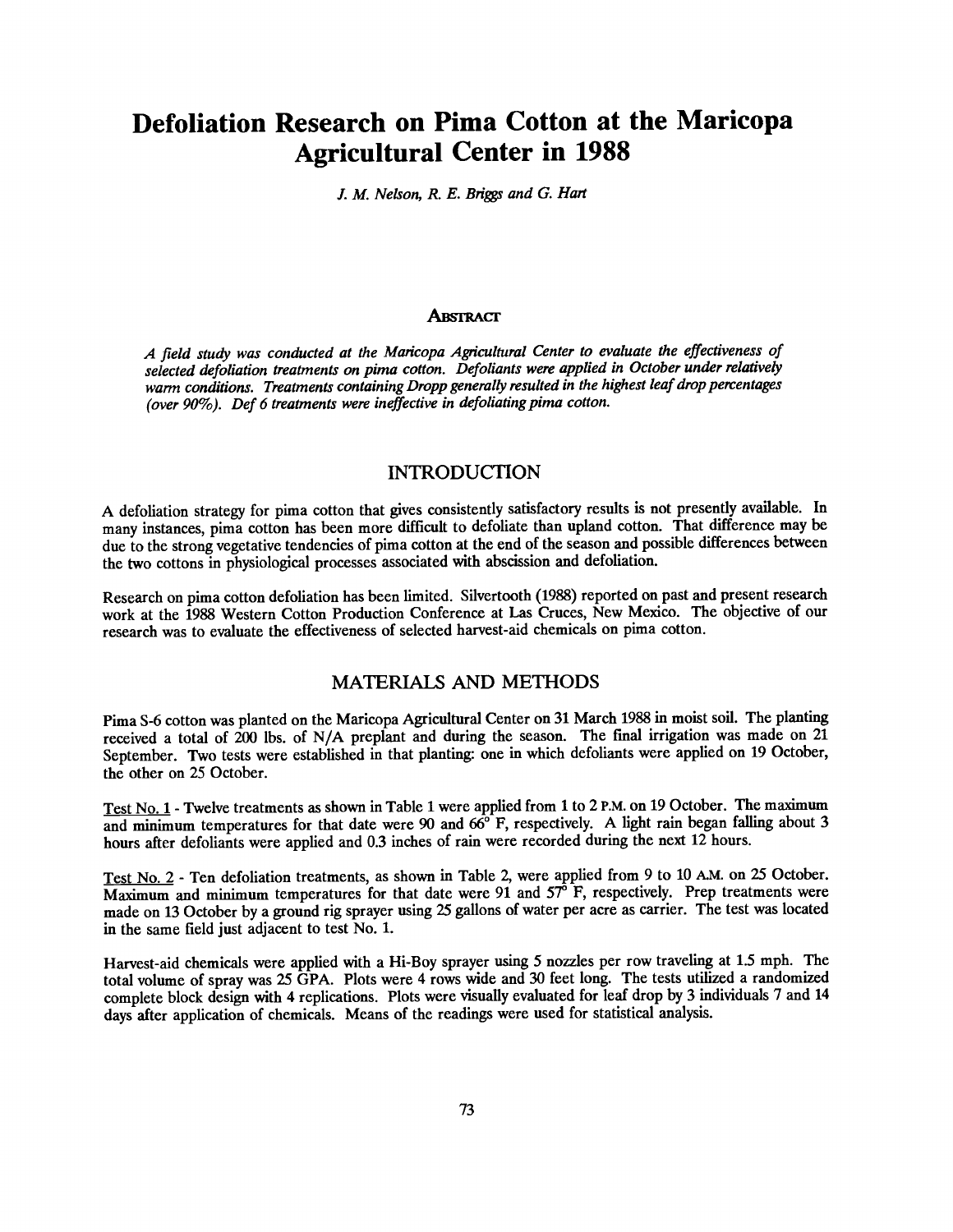At the time treatments were made, the plants were already practically defoliated, but new growth was present at the tips of the main stem and branches, and near the base of the main stem.

### RESULTS AND DISCUSSION

The results of test No. 1 are shown in Table 3. Dropp was the most effective of the chemicals tested giving over 90% leaf drop in 14 days. The treatments containing Dropp also did an excellent job of terminating new growth at the stem tips and base of the main stem. Ginstar was not as effective a defoliant as Dropp at the rates tested, but did give some control of new growth. The Def 6 treatments were the least effective for defoliation and were not significantly different than the control. Some treatments may have been adversely affected by the rain that fell after application of the defoliants.

The results of test No. 2 were similar to those of test No. 1 (Table 4). Dropp treatments again gave high percentages of leaf drop, but they were not significantly higher than those of the Ginstar treatments. Prep had no significant effect on leaf drop either alone or in combination with defoliants.

Dropp was consistently effective in defoliating pima cotton. Although the tests were conducted in mid and late October, the warm weather occurring when the defoliants were applied could be expected to contribute to a good response from Dropp. Silvertooth and Howell (1988) reported that Dropp was a promising defoliant for pima cotton in Yuma county.

#### REFERENCES

Silvertooth, J. C. 1988. Preparing the Pima Crop for Harvest. Proc. Western Cotton Production Conf., Las Cruces, NM; 61-63.

Silvertooth, J. and D. R. Howell. 1988. Defoliation of Pima Cotton. Cotton. A College of Agriculture Report. Univ. of Arizona, Series P-72; 117-120.

| Treatment               | Chemical             | Rate(lbs $a.i./A$ ) |  |  |
|-------------------------|----------------------|---------------------|--|--|
| 1                       | Control              |                     |  |  |
| $\mathbf{2}$            | Ginstar <sup>1</sup> | 0.11                |  |  |
| 3                       | Ginstar              | 0.15                |  |  |
| $\overline{\mathbf{4}}$ | Ginstar              | 0.19                |  |  |
| 5                       | Drop <sup>2</sup>    | 0.40                |  |  |
| 6                       | Dropp + Accelerate   | $0.40 + 0.10$       |  |  |
| 7                       | Def 6                | 1.88                |  |  |
| 8                       | Def $6 +$ Accelerate | $1.88 + 0.10$       |  |  |
| 9                       | Gramoxone $+$ Def 6  | $0.08 + 0.75$       |  |  |
| 10                      | Gramoxone + Def $6$  | $0.08 + 1.50$       |  |  |
| 11                      | Gramoxone + Sodium   |                     |  |  |
|                         | Chlorate             | $0.08 + 4.00$       |  |  |
| 12                      | Sodium Chlorate      | 4.00                |  |  |

Table 1. Defoliation treatments used in Test No. 1.

<sup>1</sup> Ginstar is a new harvest-aid product of the Nor-Am Chemical Company.

<sup>2</sup> Treatments 5 and 6 were applied with 0.7 pints Agri-Dex/acre and treatments 7-11 were applied with  $0.5$  pints  $X-77/$ acre.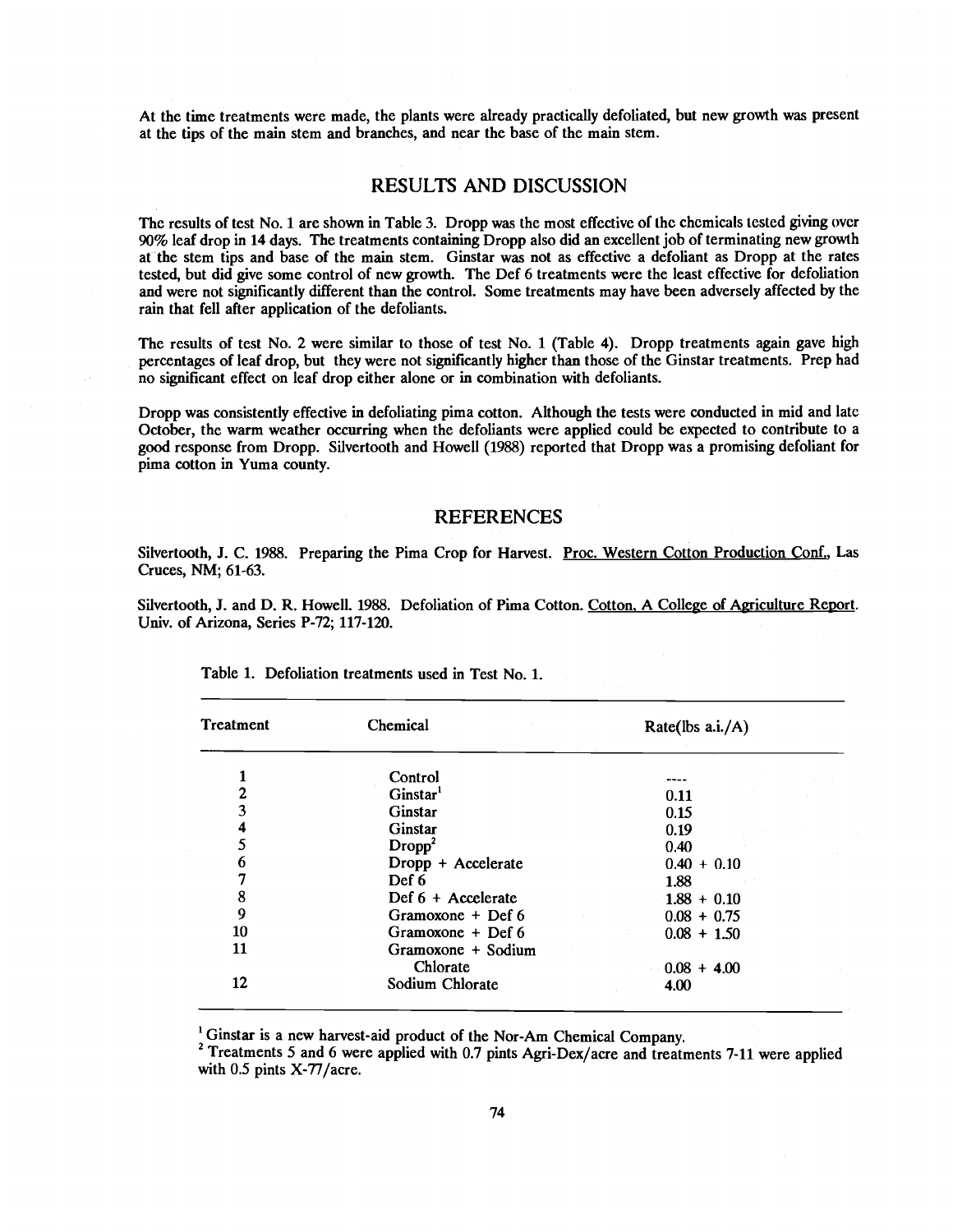| Treatment | Chemical                   | Rate (lbs $a.i./A$ ) |  |
|-----------|----------------------------|----------------------|--|
|           | Control                    |                      |  |
| 2         | Def $61$                   | $^{1}.88$            |  |
| 3         | Dropp                      | 0.20                 |  |
| 4         | Ginstar <sup>2</sup>       | $^{0}$ .15           |  |
| 5         | Gramoxone + Def $6$        | $0.08 + 1.50$        |  |
| 6         | Prep <sup>3</sup>          | $^{1.00}$            |  |
| 7         | $Prep + Def 6$             | $1.00 + 1.88$        |  |
| 8         | $Prep + Dropp$             | $1.00 + 0.20$        |  |
| 9         | $Prep + Ginstar$           | $1.00 + 0.15$        |  |
| 10        | $Prep + Gramoxone + Def 6$ | $1.00 + 0.08 + 1.50$ |  |

<sup>1</sup> Prep and defoliants in treatments 2, 5, 7 and 10 were applied with 0.5 pints X-77/A. Defoliants in treatments 3 and 8 were applied with 0.7 pints Agri-Dex/A.

<sup>2</sup> Ginstar is a new harvest-aid product of the Nor-Am Chemical Company.

<sup>3</sup> Prep was applied on 13 October and defoliants on 25 October

Table 3. Effect of defoliation treatments on leaf drop of Pima S-6 cotton, Test No. 1.

|                                          | Days after application |       |  |  |
|------------------------------------------|------------------------|-------|--|--|
| Treatment                                |                        | 14    |  |  |
|                                          |                        | $-8-$ |  |  |
| Control                                  | 56d <sup>1</sup>       | 61d   |  |  |
| Ginstar $(0.11$ lbs $a.i./acre$ )        | 65cd                   | 74bc  |  |  |
| Ginstar $(0.15$ lbs $a.i./acre$ )        | 68cd                   | 75bc  |  |  |
| Ginstar $(0.19$ lbs $a.i./acre$ )        | $77$ bc                | 82b   |  |  |
| Dropp                                    | 86ab                   | 93a   |  |  |
| Dropp + Accelerate                       | 91a                    | 94a   |  |  |
| Def 6                                    | 61cd                   | 65cd  |  |  |
| $Def 6 + Accelerate$                     | 65cd                   | 67cd  |  |  |
| Gramoxone + Def $6(0.75$ lbs $a.i./acre$ | 77bc                   | 78bc  |  |  |
| Gramoxone + Def $6(1.5$ lbs $a.i./acre$  | 75bc                   | 75bc  |  |  |
| Gramoxone + Sodium Chlorate              | 74bc                   | 74bc  |  |  |
| Sodium Chlorate                          | 74bc                   | 75bc  |  |  |
|                                          |                        |       |  |  |

i Means followed by the same letter are not significantly different at the 0.05 probability level according to Student -Newman- Kuels' test.